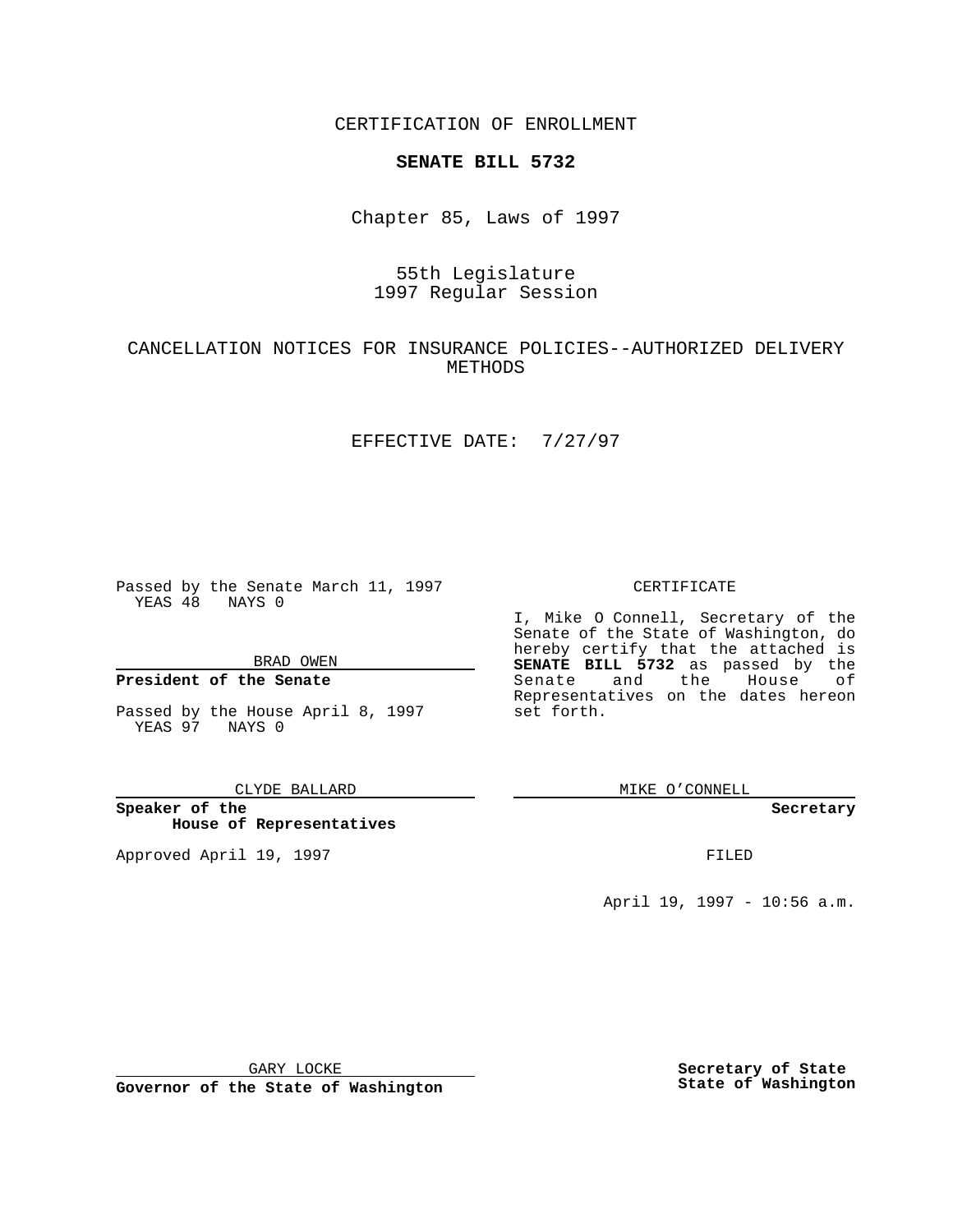# **SENATE BILL 5732** \_\_\_\_\_\_\_\_\_\_\_\_\_\_\_\_\_\_\_\_\_\_\_\_\_\_\_\_\_\_\_\_\_\_\_\_\_\_\_\_\_\_\_\_\_\_\_

\_\_\_\_\_\_\_\_\_\_\_\_\_\_\_\_\_\_\_\_\_\_\_\_\_\_\_\_\_\_\_\_\_\_\_\_\_\_\_\_\_\_\_\_\_\_\_

Passed Legislature - 1997 Regular Session

#### **State of Washington 55th Legislature 1997 Regular Session**

**By** Senators Benton, Heavey and Oke

Read first time 02/10/97. Referred to Committee on Financial Institutions, Insurance & Housing.

 AN ACT Relating to delivery of the cancellation notice for an insurance policy; and amending RCW 48.18.290.

BE IT ENACTED BY THE LEGISLATURE OF THE STATE OF WASHINGTON:

 **Sec. 1.** RCW 48.18.290 and 1988 c 249 s 2 are each amended to read as follows:

 (1) Cancellation by the insurer of any policy which by its terms is cancellable at the option of the insurer, or of any binder based on such policy which does not contain a clearly stated expiration date, may be effected as to any interest only upon compliance with the following:

 (a) Written notice of such cancellation, accompanied by the actual reason therefor, must be actually delivered or mailed to the named insured not less than forty-five days prior to the effective date of the cancellation except for cancellation of insurance policies for nonpayment of premiums, which notice shall be not less than ten days prior to such date and except for cancellation of fire insurance policies under chapter 48.53 RCW, which notice shall not be less than five days prior to such date;